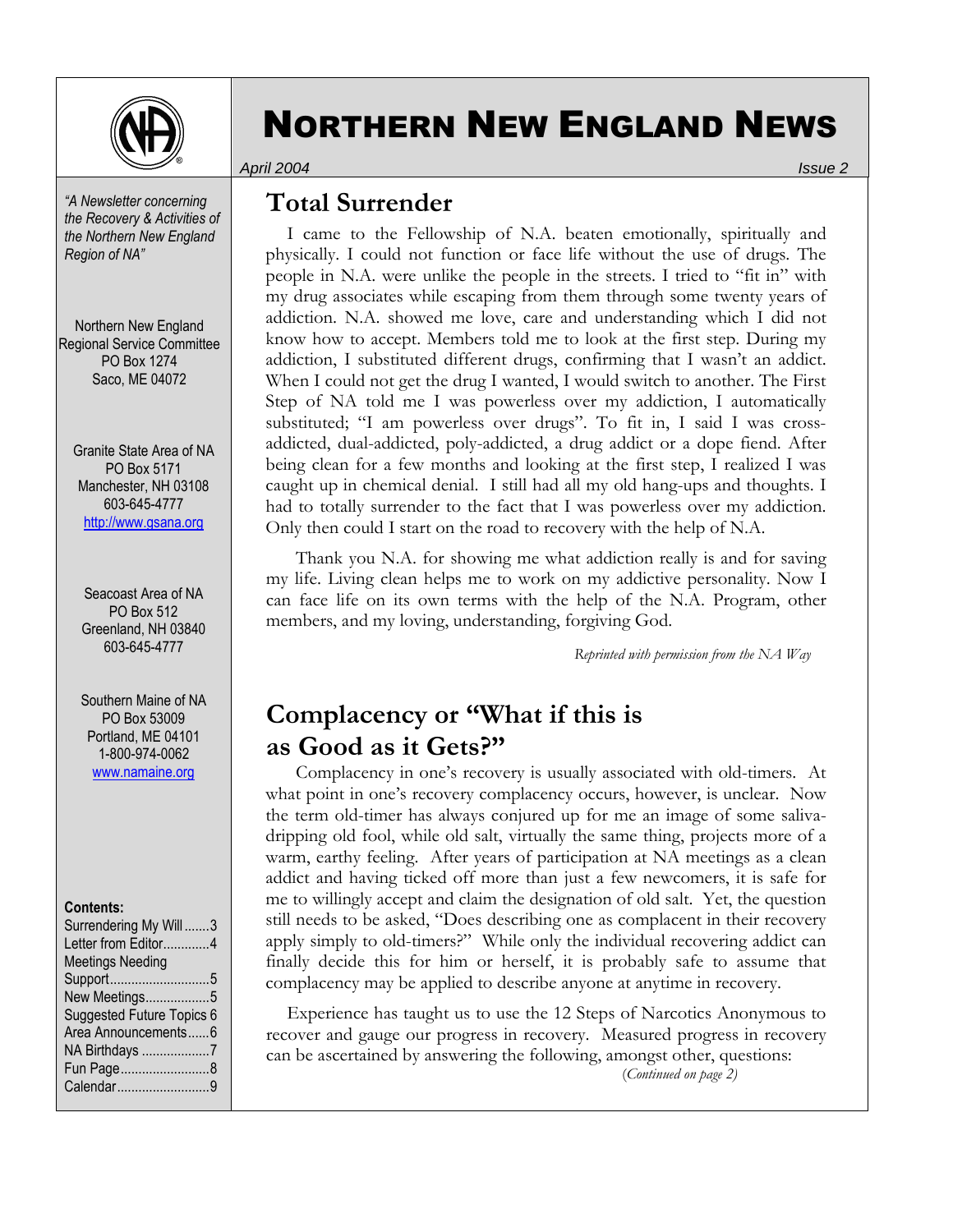### ဢ

The Northern New England News is a bi-monthly newsletter of the Northern New England Region Service Committee of NA. The newsletter is published by email. Submissions are eagerly welcome. For the June issue, the deadline is May 15th. Submit articles to: nnenewsletter@yahoo.com

ဢ

### **Note:**

If you have not received your copy of the newsletter or you are having trouble with the formatting due to a different version of software, please send us an email and we can resend the document in another program. nnenewsletter@yahoo.com

### **Complacency or "What if this is as Good as it Gets***" (continued from page 1)*

"What step am I working on at this time; What step is of particular concern to me right now in my recovery; Is there one step particularly nagging at me to fulfill and hence achieve a greater sense of recovery?" On the other hand, you may have heard it said that at NO time in recovery will we ever work the steps PERFECTLY past the first one. Often my initial reaction to this thought is, "If that is the case, why work the steps at all…I'll never get them right?" At just this point it is important to bring myself up short and repeat the common experience that I didn't enter recovery to become PERFECT, but simply to get clean. Those old-timers when I was starting out repeatedly told me that if I wanted to stay clean, the path to recovery was through working the steps. They told me we are placed in a universe of law, cause and effect, and we are free to choose how we live our lives, and there are consequences to the decisions we make. If we make the wrong decisions, we will suffer the consequences. If we jump out of the 30th floor of a building, the steps teach us that our will and our lives are still in God's care, we will still be loved and forgiven all the way down, but this grace will not save us from a sudden and unpleasant stop.

Complacency in the dictionary (*The American Heritage® Dictionary of the English Language, Fourth Edition)* is defined as, "A feeling of contentment or self-satisfaction, especially when coupled with an unawareness of danger, trouble, or controversy." Therefore, first of all it is a feeling and clearly a deceitful feeling at that. Smugness comes to mind. Couple the terms denial and narcissism and this could also apply. Now remove the thought of complacency and it sounds like a definition for addiction. And we all know the consequences for that…jails, institutions, and death. This is not a good thing.

 If the answer lies in the steps, "How do I guard myself from becoming complacent?" Sometimes we hear the words paraphrased to say, "Well I've tried the steps and found them wanting, besides…" You can fill in the rest of that phrase as I have often tried. It usually ends like, "…my life is going so well, and who needs the steps? Besides, they take up time I don't have. The fellowship is where it's at for me. There I don't have to let people really get to know me. You know that young sweet thing who attends Tuesday night I'd really like to get into…" Or, "Right now things are so bad I just need to get back to 'normal', nothing seems to be working."

 It's certainly true in my recovery that working the steps has been a challenge. Here is where it is good for me to remember the rest of that phrase, "There are those who have said that the Steps have been tried and found wanting; I say the Steps have been wanted and hardly tried." They are a challenge, one to be overcome. And, you know, every time I let the steps work in my life, the results have always been good. Not a feeling of contentment or self-satisfaction, but one of humility in knowing that the results were not mine, but came from a greater source of power, a power more infinite than my mere mortal being. Thank God.

*Member Southern Maine Area*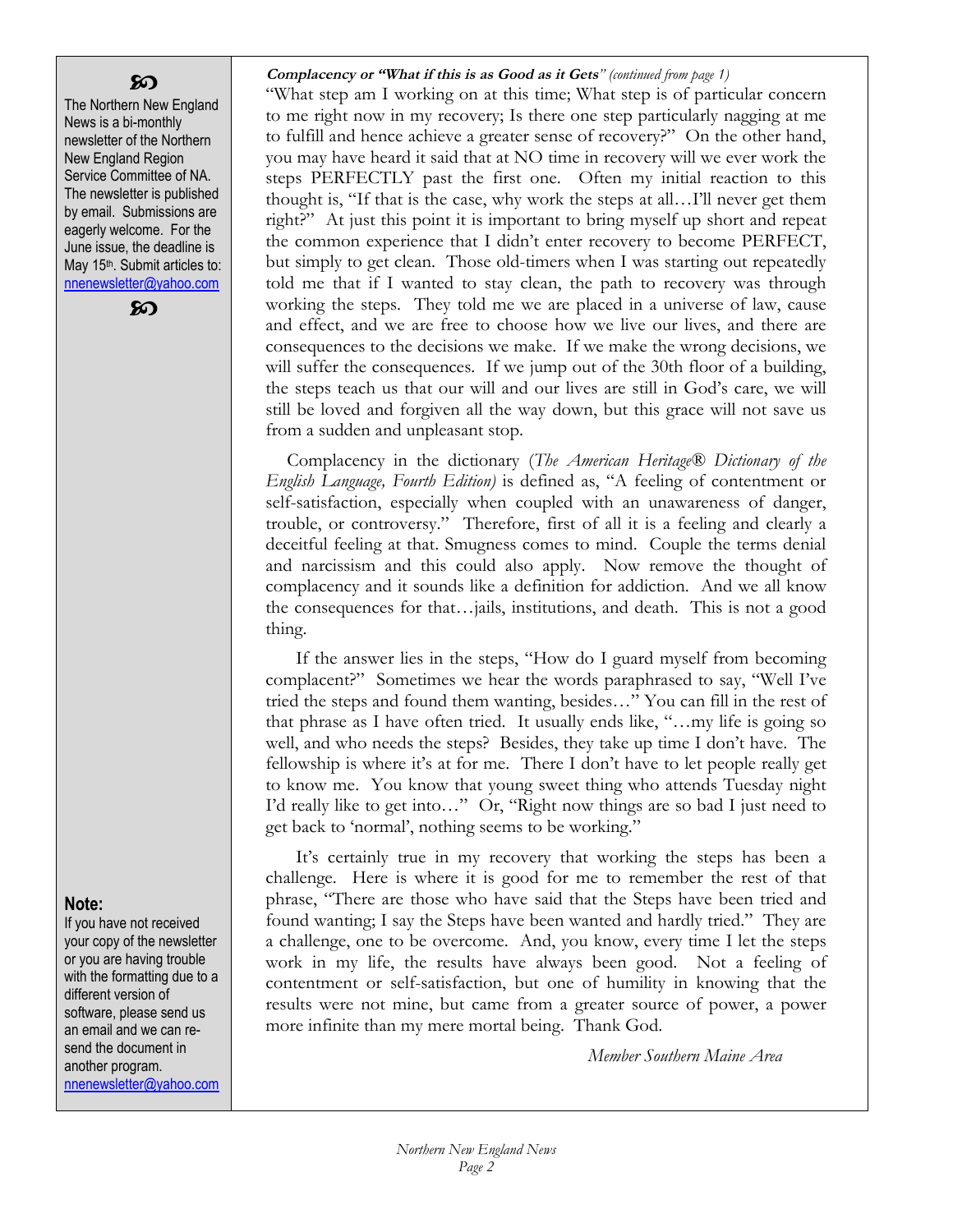## **Surrendering My Will**

When I came into this Fellowship, people told me to keep coming back, work the steps, to pray, read the literature, and listen to others. After coming to an understanding of the first two steps and using them every day, I feel like a human being again. I've always believed in a God but I didn't have trust and faith. I've been praying to a Higher Power and going to meetings every day. The things I need come in bits and pieces. Usually, only when I've tried every other way, I realize then that it is time to surrender.

 In my understanding of God, all you have to do is ask for help and try not to make the same mistakes over again. When I've done that, I feel a calmness and happiness in my heart that wasn't ever there before. Each morning I turn my day over to my H.P. to do with it as is seen fit. Sometimes during the day I have to turn situations over to Him, so that I may have tolerance, patience, strength, guidance, or whatever it is that I need to do my God's will. It helps me to get a better perspective on things and a better attitude. I can see little things happening to me and others in my life.

 My will has been quieted quite a bit. I'm thinking of others' feelings and situations. It feels good to care and try to do my best. I feel as if someone's looking over me, making sure I'm not into something I can't handle. I like that. Even though I can't touch it, I believe with all my heart. Even tough times are a little easier now. I seem to be getting a little more patient and considerate. I don't have to know everything or butt into other peoples' affairs. I still pray that my God will shut my mouth and I decided a while back that I wanted to turn my will and my life over to the care of God as I understand him. Its taken time to grow and trust in that decision, to put it into action in my daily life. My thinking is changing, I pray, I try not to be so self-centered and self-willed or so "know-it-all". I figure when I know something I know it, if I don't I'll keep my mouth shut.

 Having some control over actions is neat for me because I never did before. I never tried and didn't use my Higher Power. My H.P. can control me even when I can't control myself. All I have to do is ask. I ask a lot. This has helped me stay out of trouble, and not get into risky situations that I may not be able to get out of. I try to stay away from situations like this completely. I'm not a super human or a God and I can't control other people or their actions.

 My God has helped me not only to get clean but to stop using cigarettes too. I don't have an overwhelming desire anymore for anything. I can stop. I have for today surrendered. It feels good not to be dependent on anything but me, H.P., and other clean people.

 I feel like I'm doing the right things for me today. My God's will has quieted mine and in turn my life doesn't have the turmoil and disillusionments that it used to. Life feels good today. Praying feels good today. Helping others and being a nice person feels good. Doing my God's will feels great. It works for me today.

(*Continued on Page 4)*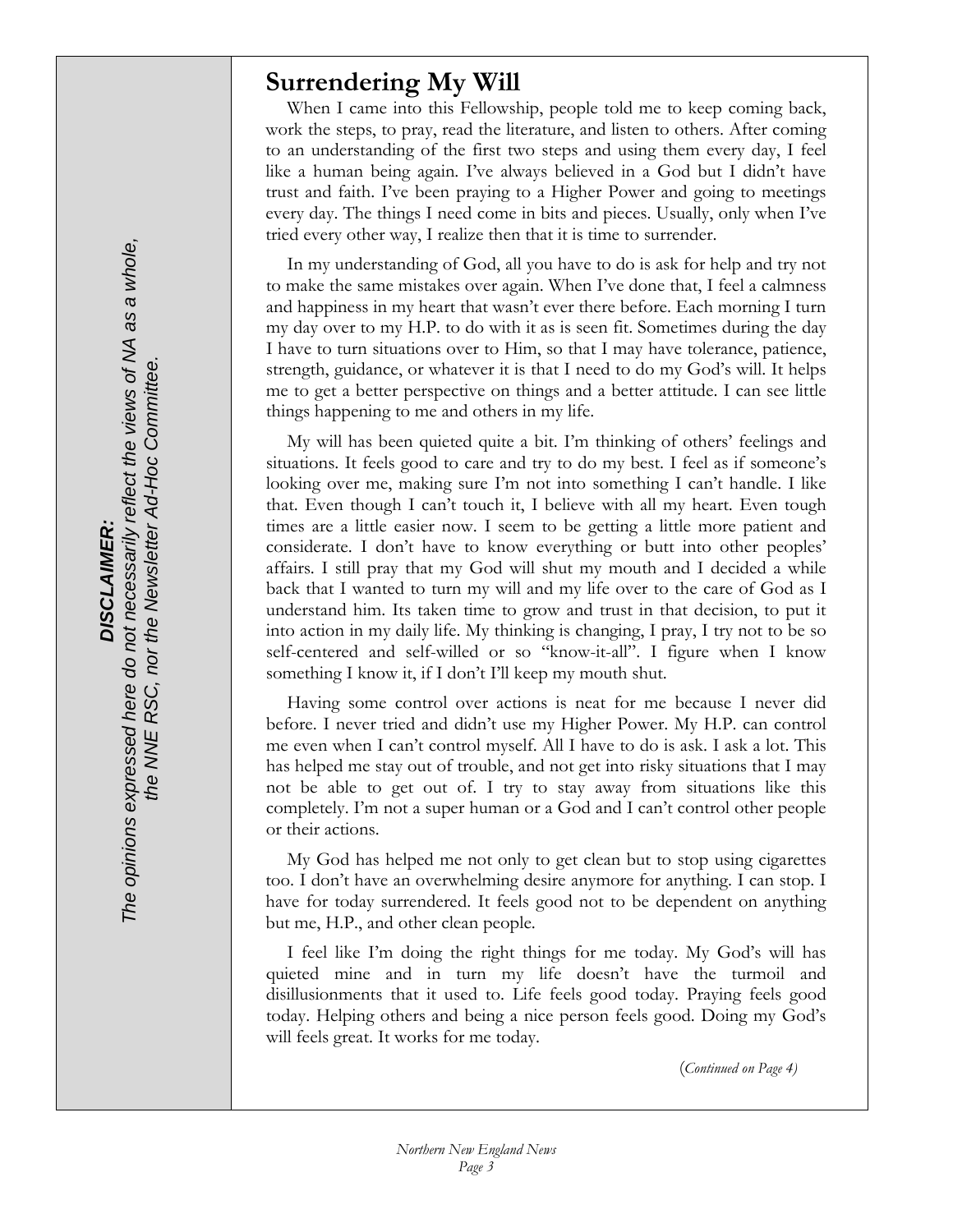### **Surrendering My Will** *(continued from page 3)*

 Another thing that could be my God's will for me is to share my experience in N.A. with others. I believe it must be my God's will for me to do service work because it makes me feel worthy of life again. I'm a responsible and trustworthy person that others can care about and have feelings for. Step Three is a big change in my life. Through trusting, caring, sharing and being honest, I feel full today, like maybe I might have enough. I feel that with my God's help, I can continue to grow and change and do anything that is His will for me, not have to know why and how, just carrying on as best I can and not worrying.

 Taking action on words that I say and think has always been hard for me, especially when I might fail. Now I pray about things, prepare, and do what my gut level feeling thinks is right, I don't just sit around and wait f or something to happen in my recovery. I make things happen by going to meetings, using the phone, talking to others, and getting my "hugs" Just for today, I'm not afraid of failing or of rejection because I know my H.P. has helped me through thick and thin. If some thing doesn't happen the way I think it should, I realize my way couldn't have been my God's way that I was wrong. Even situations like that feel okay now, It is a great feeling, to not worry about trivial things, allowing myself to just move on from day to day. I get rid of what I can, change what needs to be changed, and accept the rest. I'm okay today, thanks to my God's power and love. My God's will seems right for me today. I trust and believe in my Higher Power and I know that nothing and no one can take that away from me, I'm grateful to the Spirit that flows through the people in N.A that helped me to see the truth where be fore I saw none, It feels good that I have this faith and trust and don't have to worry, Just For Today, Things will work out for the best, especially if I don't try to push my will into my life or anyone else life.

*Reprinted with permission from the NA Way*

## **Letter from the Editor:**

 Dear subscribers: We want you to know how much you are appreciated as readers of the *Northern New England News*. You will be interested to know that we have over 25 subscribers signed up at this time and anticipate more as time moves ahead and the word gets out how much you enjoy reading and passing out hard copies of your subscription. We have one major improvement in the works and have settled upon a few issues of importance to you, the members of NA in the Northern New England Region of Narcotics Anonymous. We'd like to make those issues known at this time and how we arrived at a final decision.

 First, we will be using the West Virginia model for letting our readership know of individual member's clean time anniversary celebration. This will mean no names are to be revealed, only the number of years (as shown inside a medallion) with the location and time of each celebrant's anniversary.

(C*ontinued on page 5)*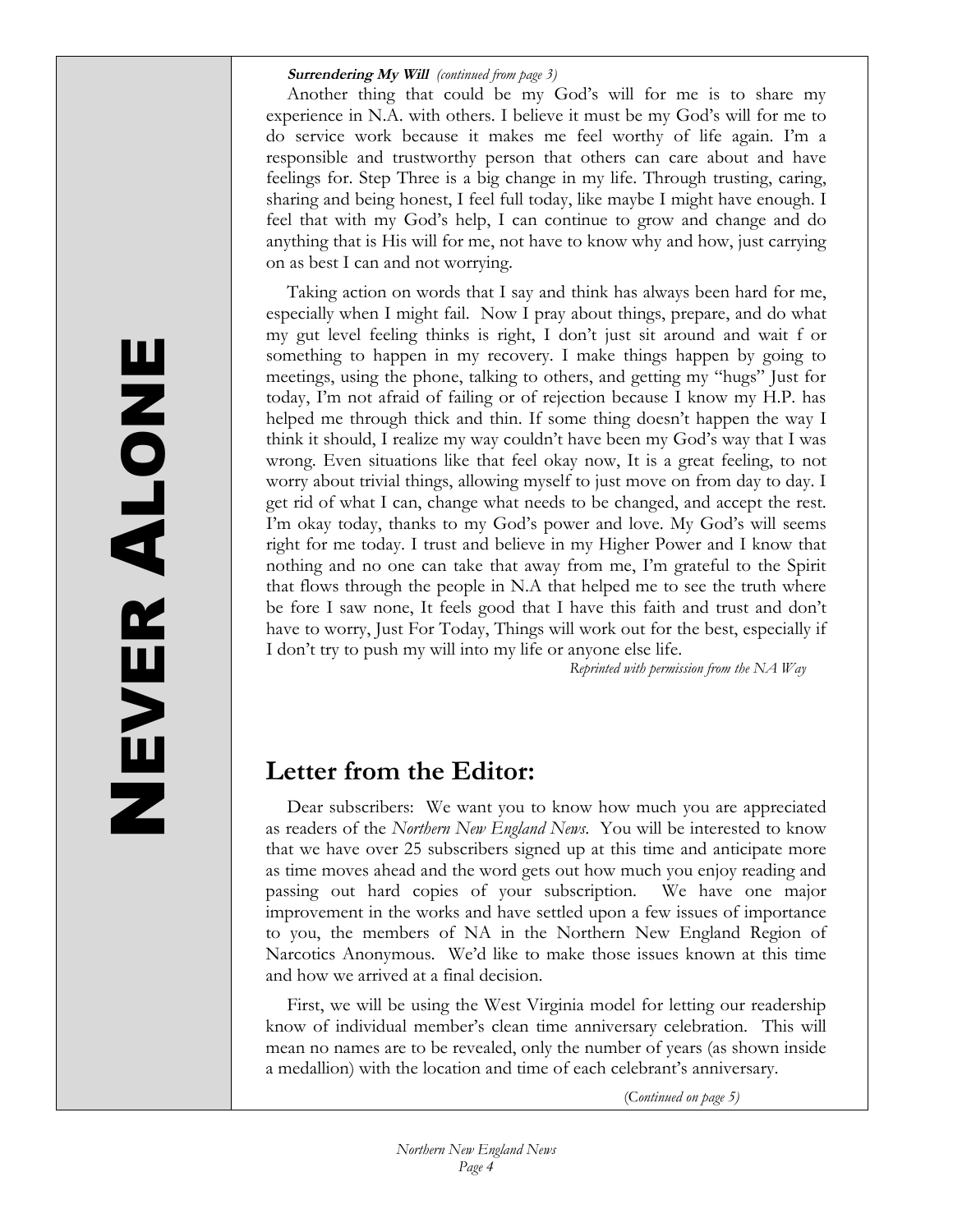### **Letter from the Editor** *(continued from page 4)*

### **Area History Coming Next Issue**

Next issue we will provide a brief history of the Areas in our Region, stay tuned for more!

#### **Northern New England Regional Meetings & Deadlines**

April 15th, CAR voting deadline to get your votes to the RD

May 8<sup>th</sup>—RSC. Seacoast Area, Dover, NH - Wentworth Douglas Hospital, Central Ave (Nominations for Regional Positions)

July 10th—RSC, Bangor, ME, Acadia Hospital, Stillwater Avenue (Elections to be held)

September 11<sup>th</sup>—RSC, Granite State Area

 Obviously, in order for us to do this, we will need that information to present it properly. Now, how did we arrive at this decision? In respect of our traditions, especially 11 & 12, the decision came easy. It is clear once we send an issue out we have no control over who may view its contents, even the chance of the public taking it in. As we read through the  $11<sup>th</sup>$ , we are cautioned to remain anonymous, even in these situations. We felt we should respect this thinking and take the high road, and once the West Virginia model came known, the decision came easy.

 Second, we will be recognizing article writers simply by placing *Member,*  followed by the geographic NA service area in which the person resides, at the end of their article. Again this decision came easy in respect of our traditions. You will note that the previous newsletter, sponsored by this region, also handled this in a similar manner. We have added the service area notation because of the spiritual nature of this program and the importance to serve as we are guided in our Steps and Traditions.

 Please feel free to comment on anything you see or have read in this newsletter, especially the previous. We encourage feedback as a way of hearing about what we are doing right in the readership's eyes and learning from you as well about what we could do better. Thanks again for your support. Tell your fellow addicts to sign up where they can. Public libraries are a good place to establish an email account with one of the well known FREE providers. *Yahoo*, where the newsletter has its home is one such place. Thanks again.

*Editor* 

# **Meetings Needing Support**

### **GRANITE STATE AREA OF NA**:

- 7:00 PM-DERRY, NEW HAMPSHIRE, "When At The Crossroads", Community Center 39 West Broadway HA (RT/D)
- 7:00 PM-DERRY, NEW HAMPSHIRE, "It's About Time", Community Center, 39 W. Broadway HA (SP/T/D)

# **New Meetings**

### **SOUTHERN MAINE AREA OF NA:**

- Tuesday, SACO, MAINE 7:00 8:30 PM "Tracks to Recovery" Saco Parks & Recreation Center, 80 Common Street O NC H
- Monday, HOULTON, ME 7:00 PM Salvation Army. C BT D

### **GRANITE STATE AREA OF NA:**

- Sunday, PEPPERELL, MA 5:00 pm, "Burning Desires". It is at the Park Street Fire Station.
- Saturday, FRANKLIN, NH 7:30 PM, "Fresh Horizons, St. Jude's Episcopal Church on Central Street (next to the police station)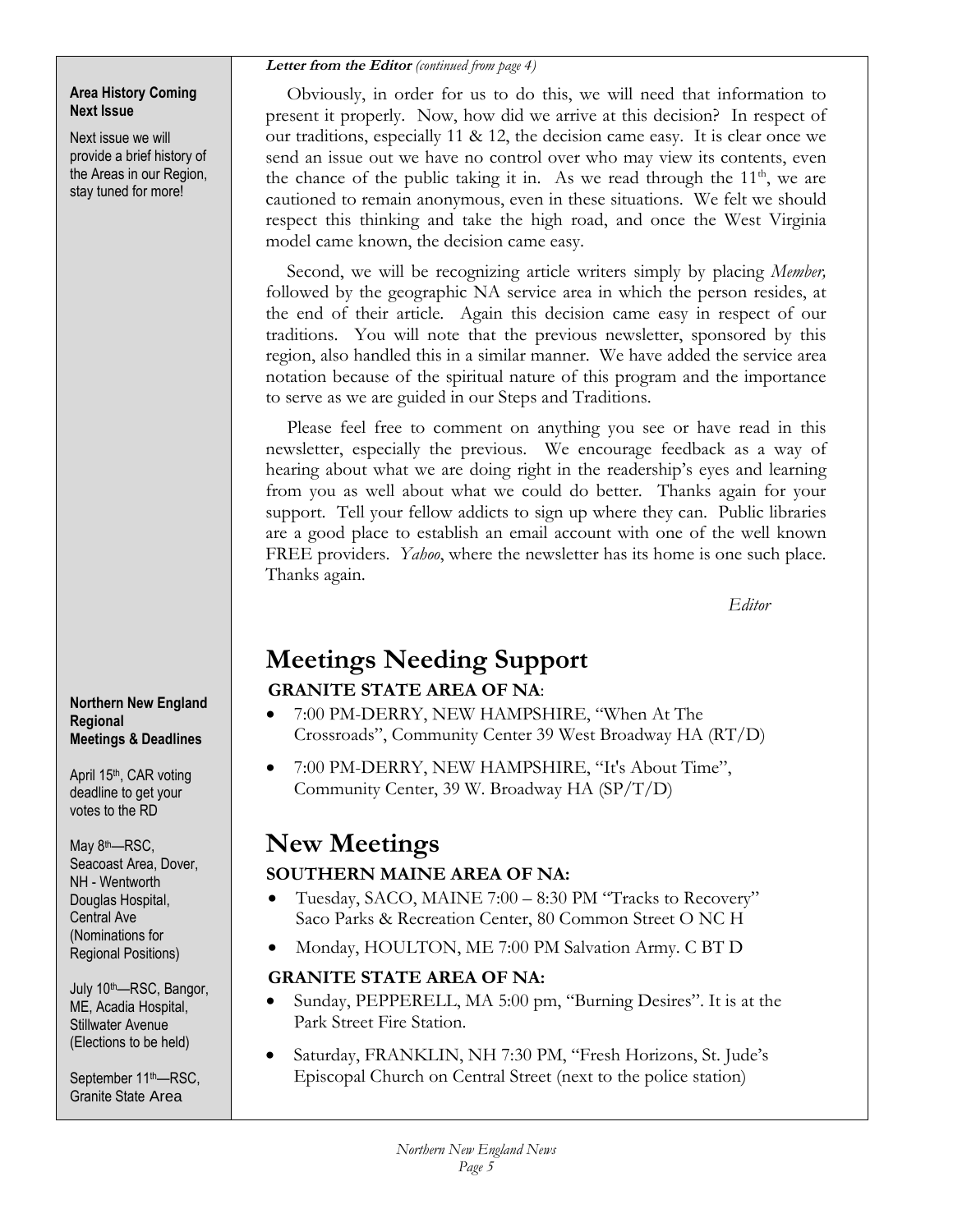## **Suggested Future Topics**

 **June Issue** (deadline May 15) Beginners: *Powerlessness* Beginners: *Just For Today* Old-Timers: *Spiritual Principles* Old-Timers*: Humility*

 What you read listed above are the topics to be used for future "meeting in print" newsletter issues. As always, if you have felt a need to write upon an entirely different topic, go for it, as long as it is related to recovery from the disease of addiction. These are intended to stimulate your writing skills for the benefit of our readership. Thanks in advance for your participation. We know what it means when it is said…"We are not alone."

### **Area Announcements**

• **The GSACC III Programming Subcommittee** is looking for NA speaker tapes to help us in selecting speakers for the 3rd Granite State Area Convention happening in the Summer of 2004. If you have a tape and are interested in speaking at the convention, or know someone who has a tape that you would like to hear at the convention, please give the tape to a GSACC III member or mail it to the address below. In order to be confirmed as a speaker, you must be pre-registered by June 1, 2004. Tapes must be received no later than  $4/1/04$ . Please contact us if you need registration flyers. Minimum clean time requirements are as follows:

> Main speakers: 5 years Workshop speakers: 2 years Meeting chairpersons: 6 months

Mail tapes to: GSACNA III Committee Attn: Programming P.O. Box 6102 Manchester, NH 03108 \*Be sure to include the speaker's name, address, phone number and clean date on the tape!

## **Joining the Newsletter Ad-Hoc Committee**

 If you are interested in being a part of the Newsletter Ad-Hoc Committee please send an email to  $n$ eneadhoc $\alpha$ yahoogroups.com. We meet ONLINE the 4th Wednesday of every month at 8:30 PM in Yahoo Groups. Once we receive your request to participate we will give you further instructions, it's fairly simple. (You don't need a microphone to participate, you can type as you do in other chat sessions)

Currently we are discussing the pros and cons too many issues just as you would in face to face subcommittees. These issues include: anonymity, NA Anniversaries, improving the newsletter, and posting newsletter on web sites. We also review any articles that are submitted to the Northern New England News. All are welcome to become a member of this committee.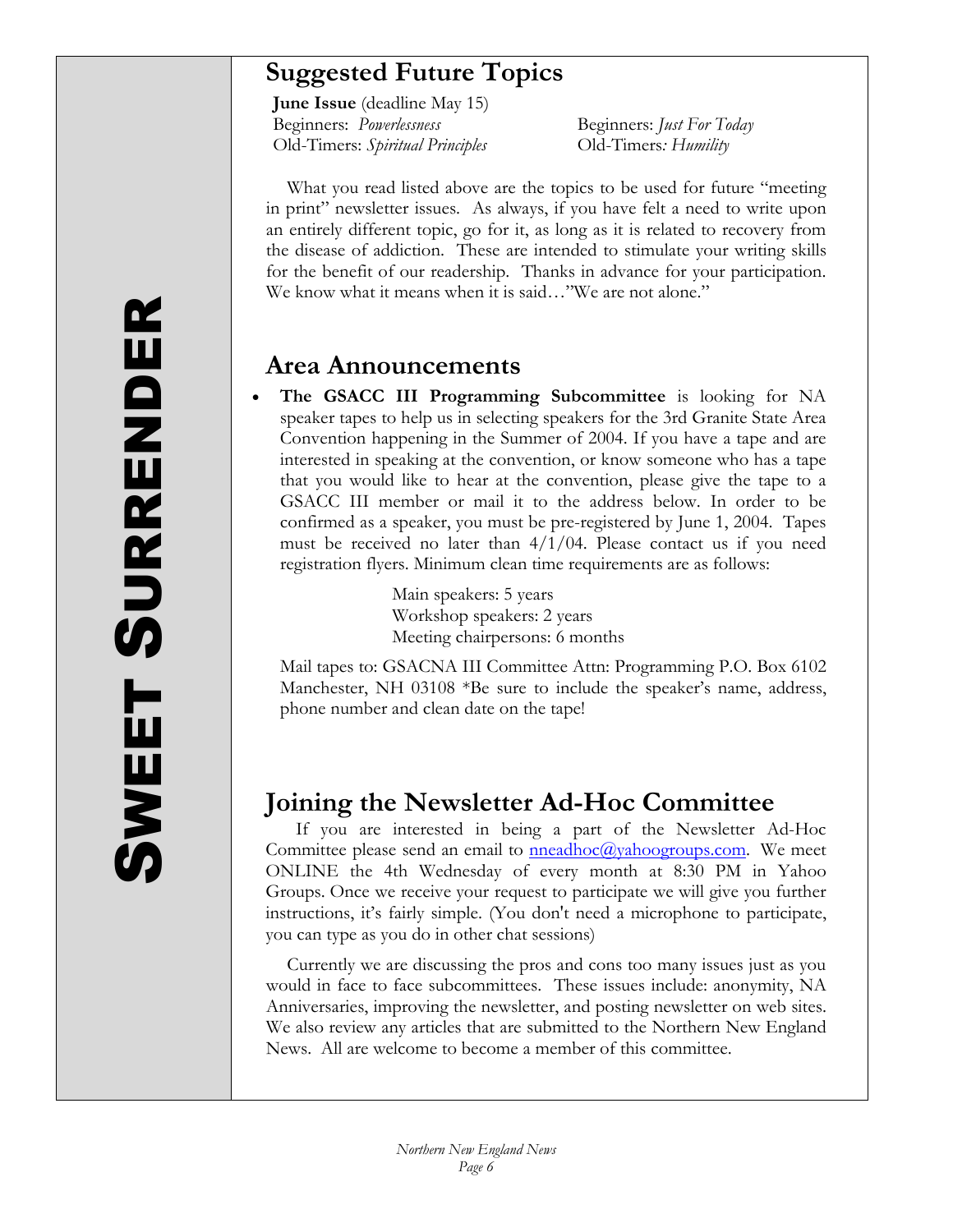## **April & May NA Birthdays**

Email us your clean date, the area you are from and where and when you plan to celebrate. Send information to **nnenewsletter@yahoo.com** 







**21** 

*6 Years Member of Granite State Celebrating* 

> *11 Years Member Celebrating*

*15 Years Member of Southern Maine Celebrating* 

*19 Years Member of Granite State Celebrating* 

*21 Years Member of Southern Maine Celebrating* 

# **Group Anniversaries Come Soon**

 If you would like to see your Group's Anniversary announced in the newsletter, send email to  $\frac{nnenewsletter(\hat{a})\times1000}{1}$ . If you know the Month and Year the group was formed, include that too!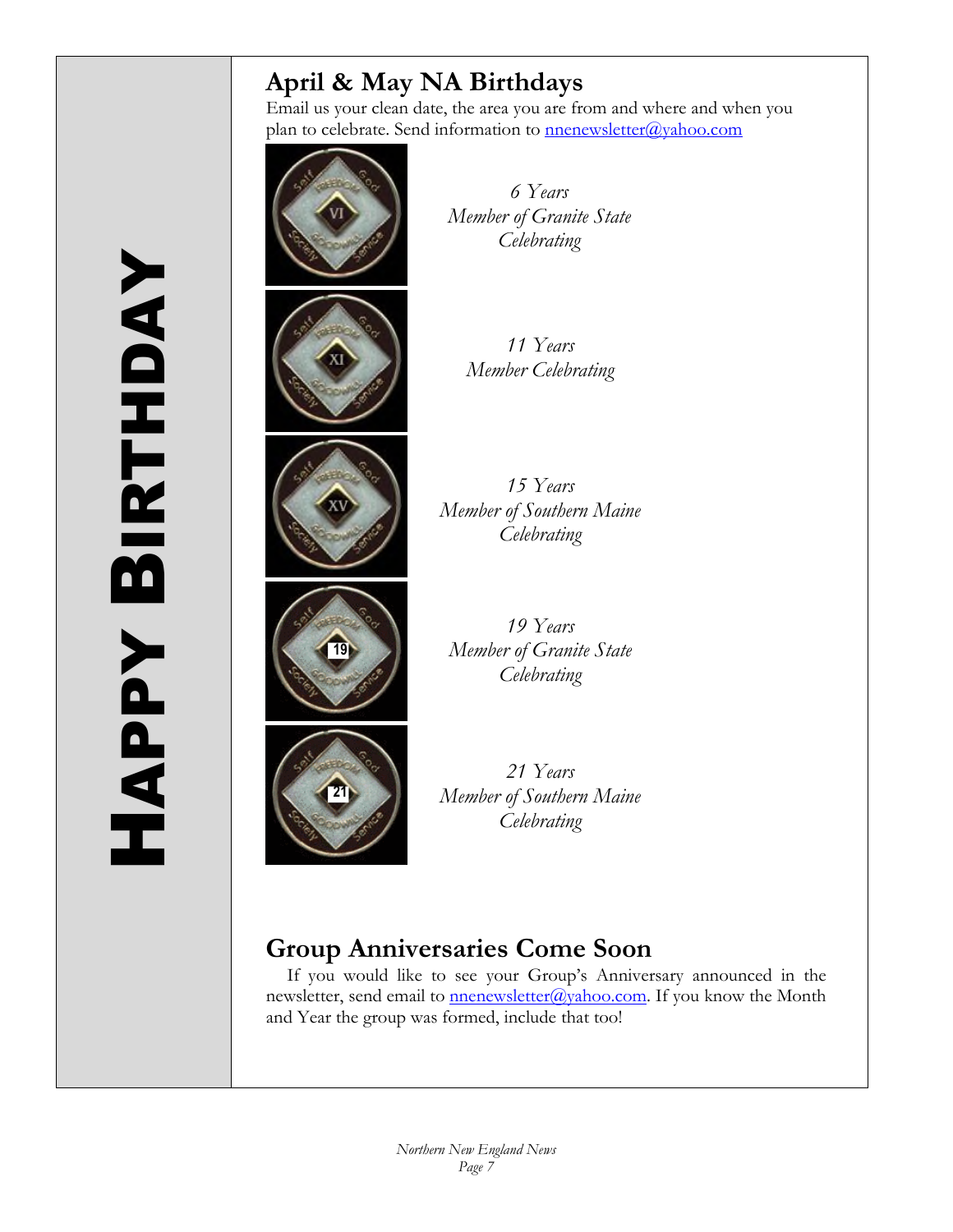## **Northern New England Groups—Fun Page**



Tuesdays in Elikumy 10.wet ForToday Finaysin Seacoast Area 101 the Mill in Lewiston diangled from Monday to Finay in the Area in formation in the Finay in the Finay in the Finay in the Area in The Area in The Area in The A Самый в спосе с ЭМ дачаром да сурьом узыв успешной сурьовой пассовения и сурьов на даже умерт с для сый захопо за ответность while with the Distribution of the Not Dead Ban Joy, ME Group meen and as well; all the particle of the Distribution and Source of Records of Records of Records of Records of Records (Source Applied Applied Applied Applied <u>Moti shnac zamotnoj kraljen i komu se na ovo konumeracije i transkom komunističnoj kamenoj kraljenom kraljenom strume Light i transljenom strume i grad</u>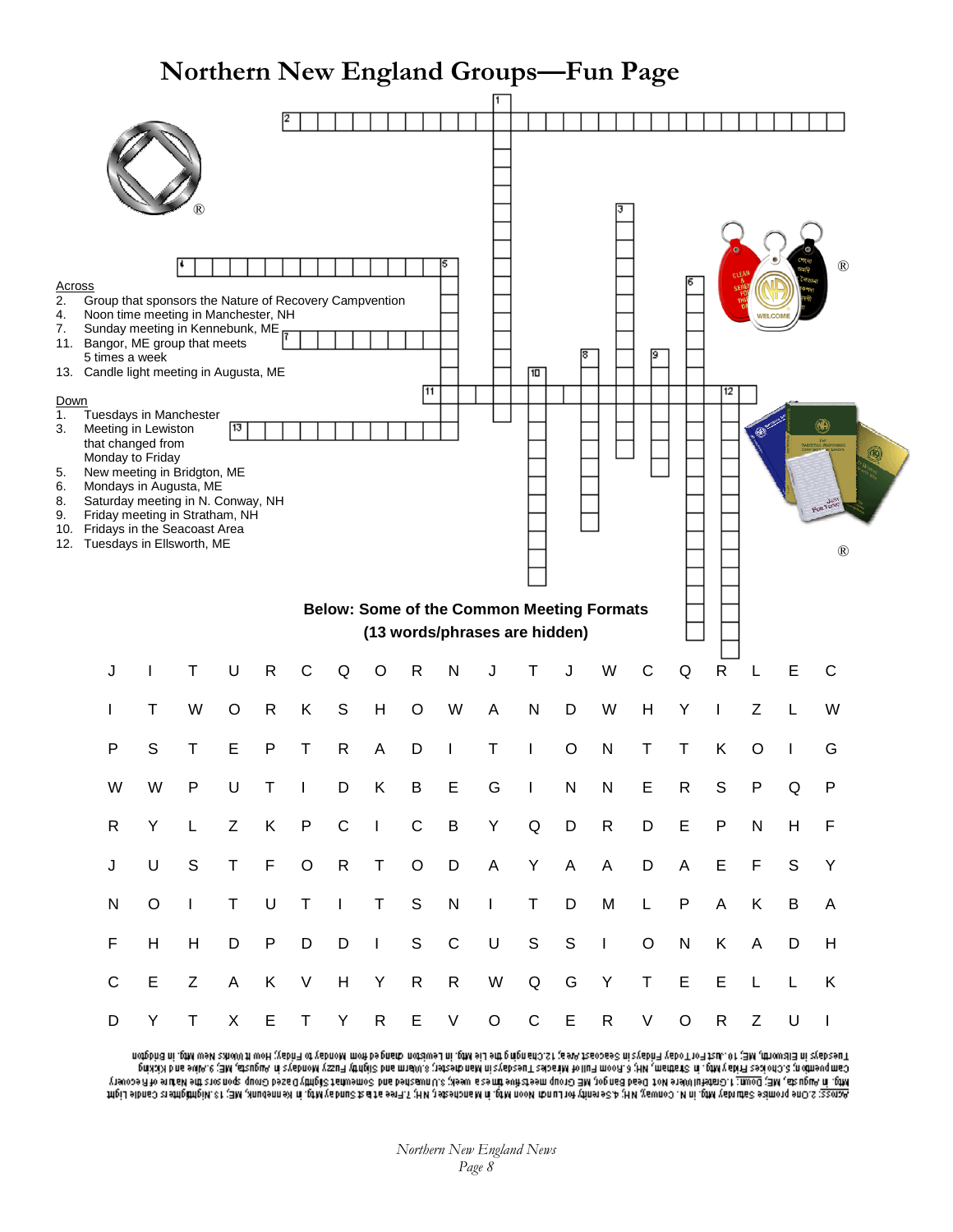# April 2004

CART / WAT / ART / ART / WAT / ART / ART / ART / ART / ART / ART / ART / ART / WAT / WAT / ART / ART / ART / A

## Northern New England Region of NA – Calendar of Events

| <b>SUNDAY</b>                                                                                                                     | <b>MONDAY</b>                                                                                            | <b>TUESDAY</b> | <b>WEDNESDAY</b> | <b>THURSDAY</b> | <b>FRIDAY</b>                                                                                                                                | <b>SATURDAY</b>                                                                                                                                   |
|-----------------------------------------------------------------------------------------------------------------------------------|----------------------------------------------------------------------------------------------------------|----------------|------------------|-----------------|----------------------------------------------------------------------------------------------------------------------------------------------|---------------------------------------------------------------------------------------------------------------------------------------------------|
| April 4th<br><b>Granite State Area</b><br>12 Noon<br>H&I Sub-<br>Committee Mtg.<br>before ASC                                     | April 4th<br><b>Granite State Area</b><br>6 PM<br><b>Board of Directors</b><br>Meeting<br>Manchester, NH |                |                  | 1               | $\overline{2}$<br>Brothers in Spirit 5th Annual<br>NA Men's Retreat Notre<br>Dame Spiritual Center,<br>Alfred, Maine<br>April 2, 3 & 4, 2004 | 3<br>Southern Maine Area<br>5 PM - 12 AM<br>Nature of Recovery<br>Fundraiser<br><b>Treat Memorial Library</b>                                     |
| $\overline{4}$<br><b>Granite State ASC</b><br>Manchester, NH<br>1:45 PM<br><b>Seacoast ASC</b><br>Dover, NH<br>12:00 Noon-4:00 pm | 5                                                                                                        | 6              | $\overline{7}$   | 8               | 9                                                                                                                                            | 10 <sup>1</sup><br><b>Granite State Area</b><br>12 Noon Camp-Out<br>Committee with a pot<br>luck dinner, meeting<br>starts at 1PM<br>Pembrook, NH |
| 11<br><b>Granite State ASC</b><br>10:30 - 12 Noon<br>Activities Comm. Hosting<br>Annual Egg Hunt<br>Concord, NH                   | 12                                                                                                       | 13             | 14               | 15              | 16                                                                                                                                           | 17<br><b>Southern Maine Area</b><br>Noon $-4$ PM<br>Learning Day<br>Kennebec Mennonite<br>Church<br>Augusta, Maine                                |
| 18<br><b>Granite State Area</b><br>PI Subcommittee<br>12 Noon at Blakes<br>Webster St.<br>Manchester, NH                          | 19                                                                                                       | 20             | 21               | 22              | 23                                                                                                                                           | 24<br><b>Southern Maine ASC</b><br>12 Noon<br>Bangor, Maine<br>NA Dance 9 PM - 12 AM<br>Brewer, ME at the VFW                                     |
| 25                                                                                                                                | 26                                                                                                       | 27             | 28               | 29              | 30 <sup>°</sup>                                                                                                                              |                                                                                                                                                   |